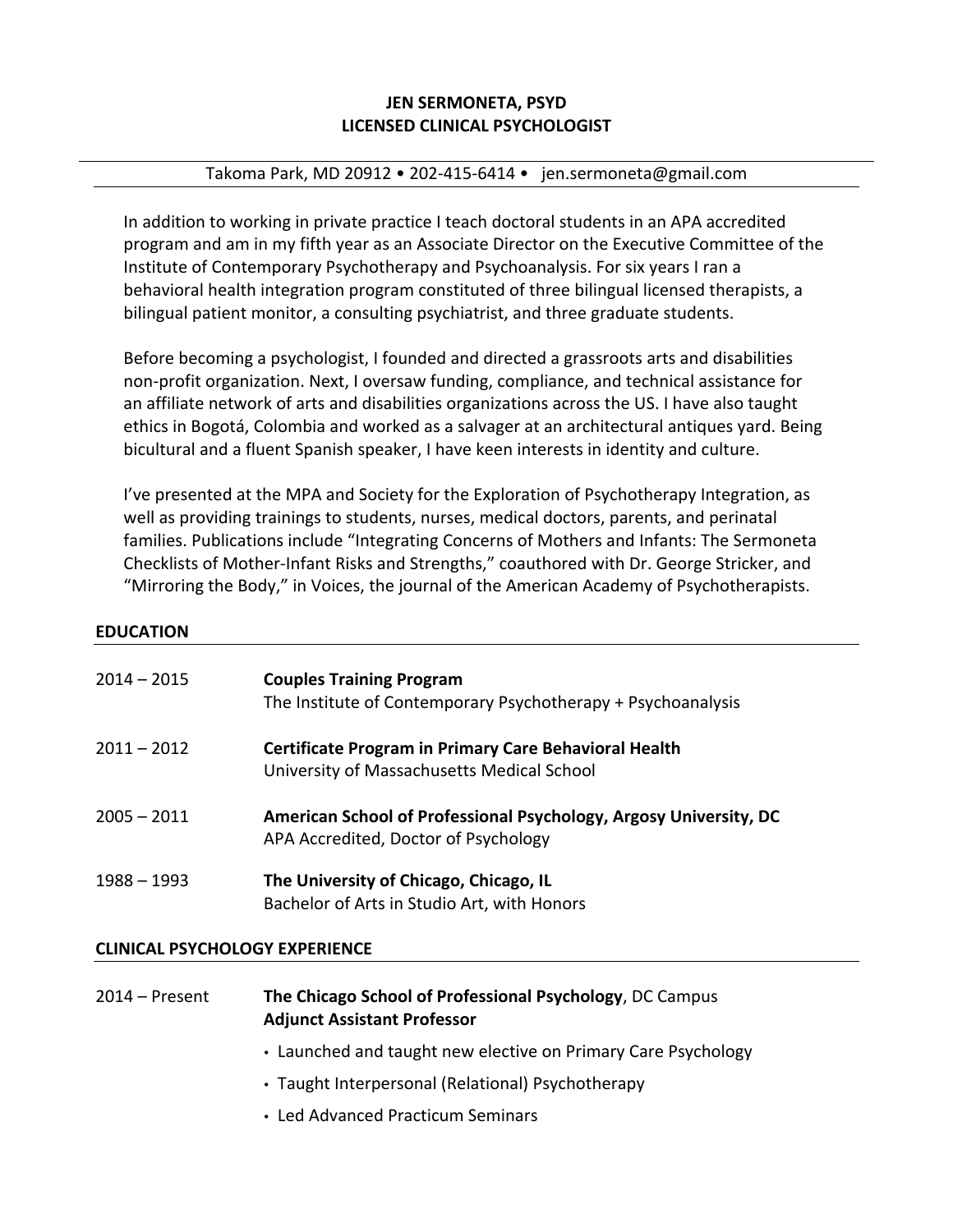| 2012 - Present | Private Practice, Takoma Park, Maryland<br><b>Psychologist</b>                                                                                                                                                                                       |
|----------------|------------------------------------------------------------------------------------------------------------------------------------------------------------------------------------------------------------------------------------------------------|
|                | Provide therapy for individuals and couples, in Spanish and English                                                                                                                                                                                  |
|                | • Offer an integrated approach, drawing on various orientations                                                                                                                                                                                      |
|                | • Work with people of varied cultures, sexual orientations, and abilities                                                                                                                                                                            |
|                | • Co-led consultation group                                                                                                                                                                                                                          |
| $2009 - 2015$  | Aspire Counseling (Formerly Child Center and Adult Services),<br>Gaithersburg, Maryland, in collaboration with Mobile Medical Care, Inc.<br>and Mary's Center<br>Program Manager and Staff Therapist (including one year Pre-Doctoral<br>Internship) |
|                | Helped design policies and procedures, intake, assessment, referral and<br>evaluation systems for smooth and productive operation of pilot project<br>and three additional pilot sites                                                               |
|                | • Launched graduate student externship program, supervised group<br>(five students) and individual students                                                                                                                                          |
|                | • Reviewed program results, reports, and data to oversee the general<br>functioning of the program, designed and oversaw trainings, and<br>problem-solved or implemented changes as needed                                                           |
|                | • Communicated with Mobile Med clinical staff, adjuncts such as<br>psychiatrists, and relevant CCAS staff; supervised the training and<br>work of the patient care monitor                                                                           |
|                | • Helped prepare grant applications and reports, met with funders                                                                                                                                                                                    |
|                | • Provided bilingual intake, assessment, therapy, consultation, in-<br>services, and referrals to uninsured, poor, ethnically diverse patients                                                                                                       |
|                | • Conducted home-based psychotherapy in Spanish to undocumented<br>Latinas with post-partum depression                                                                                                                                               |
| $2008 - 2009$  | <b>William Stixrud and Associates, Silver Spring, Maryland</b><br>Supervisor: Ellen K. Goldman, PhD<br><b>Doctoral Extern</b>                                                                                                                        |
|                | • Administered and scored neuropsychological assessments for youth<br>up to age 16                                                                                                                                                                   |
|                | • Wrote comprehensive neuropsychological reports                                                                                                                                                                                                     |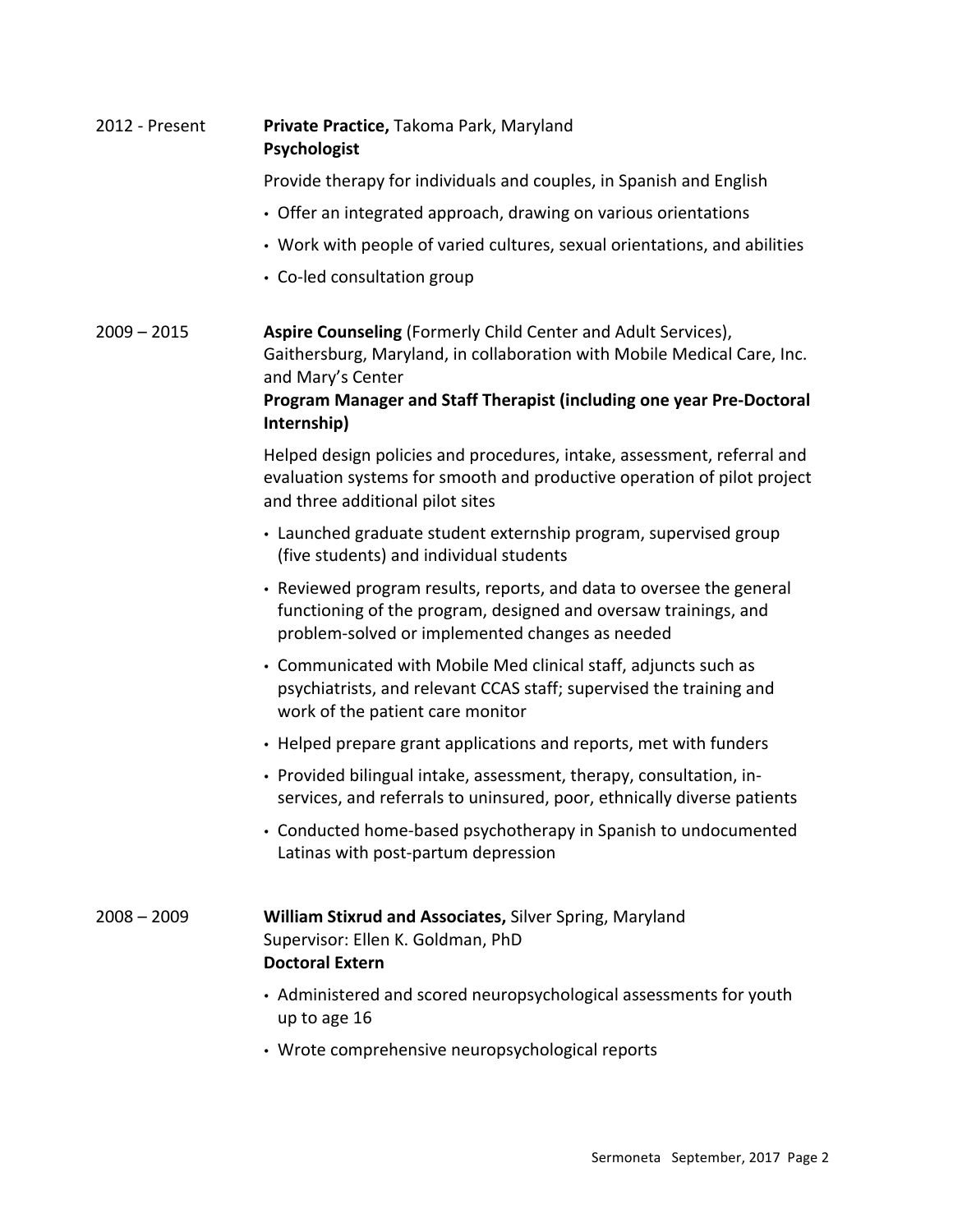| $2007 - 2008$                  | Family Support Center: Burgundy Farm Country Day School, Alexandria,<br>Virginia. Supervisor: Julie Bindeman, PsyD<br><b>Doctoral Extern: Middle School Counselor</b>                                                                                             |
|--------------------------------|-------------------------------------------------------------------------------------------------------------------------------------------------------------------------------------------------------------------------------------------------------------------|
|                                | • Provided individual counseling to students                                                                                                                                                                                                                      |
|                                | • Led groups on conflict resolution, self-esteem, sex-education,<br>relaxation, visualization, and gender politics                                                                                                                                                |
|                                | • Consulted to teachers and parents                                                                                                                                                                                                                               |
|                                | • Delivered in-services on bullying and mandatory reporting                                                                                                                                                                                                       |
|                                | • Created organizational assessment tool, interviewed staff, and<br>reported on school dynamics, strengths, and weaknesses                                                                                                                                        |
| $2006 - 2007$                  | Montgomery County Commission for Women - Counseling Center,<br>Rockville, MD. Supervisor: Janet Akman, LCSW-C<br><b>Master's Extern: Counselor</b>                                                                                                                |
|                                | • Provided individual counseling to adult women and men ages 18 to 60<br>with adjustment, anxiety, panic, conversion, schizoid, schizotypal, or<br>borderline personality disorders, compulsive behaviors, substance<br>dependence, chronic pain, and depression. |
|                                | • Co-led an ongoing support group for job seekers                                                                                                                                                                                                                 |
|                                | • Led creativity-based workshops on identifying personal goals                                                                                                                                                                                                    |
|                                | • Co-developed, and trained users of, a values assessment tool                                                                                                                                                                                                    |
| <b>PROFESSIONAL EXPERIENCE</b> |                                                                                                                                                                                                                                                                   |
| $2001 - 2003$                  | <b>VSA Arts</b> (formerly Very Special Arts), Washington, DC<br><b>Director of Affiliate Services</b>                                                                                                                                                             |
|                                | • Served as primary liaison to 40 executive directors and boards                                                                                                                                                                                                  |
|                                | • Oversaw \$2.4 million of awards to VSA Arts' domestic affiliates                                                                                                                                                                                                |
|                                | • Developed standards and monitored affiliates' compliance                                                                                                                                                                                                        |
|                                | • Provided ongoing technical assistance on non-profit management                                                                                                                                                                                                  |
|                                | • Worked with executive directors, board members, volunteers,<br>employees and program-users to help affiliate organizations identify<br>and solve problems and improve overall function                                                                          |
| $1997 - 2001$                  | Integrated Arts 501(c)(3), Berkeley, CA<br><b>Founder and Executive Director</b>                                                                                                                                                                                  |
|                                | Founded an organization to increase opportunities for people with                                                                                                                                                                                                 |

• Founded an organization to increase opportunities for people with and without disabilities to express themselves through art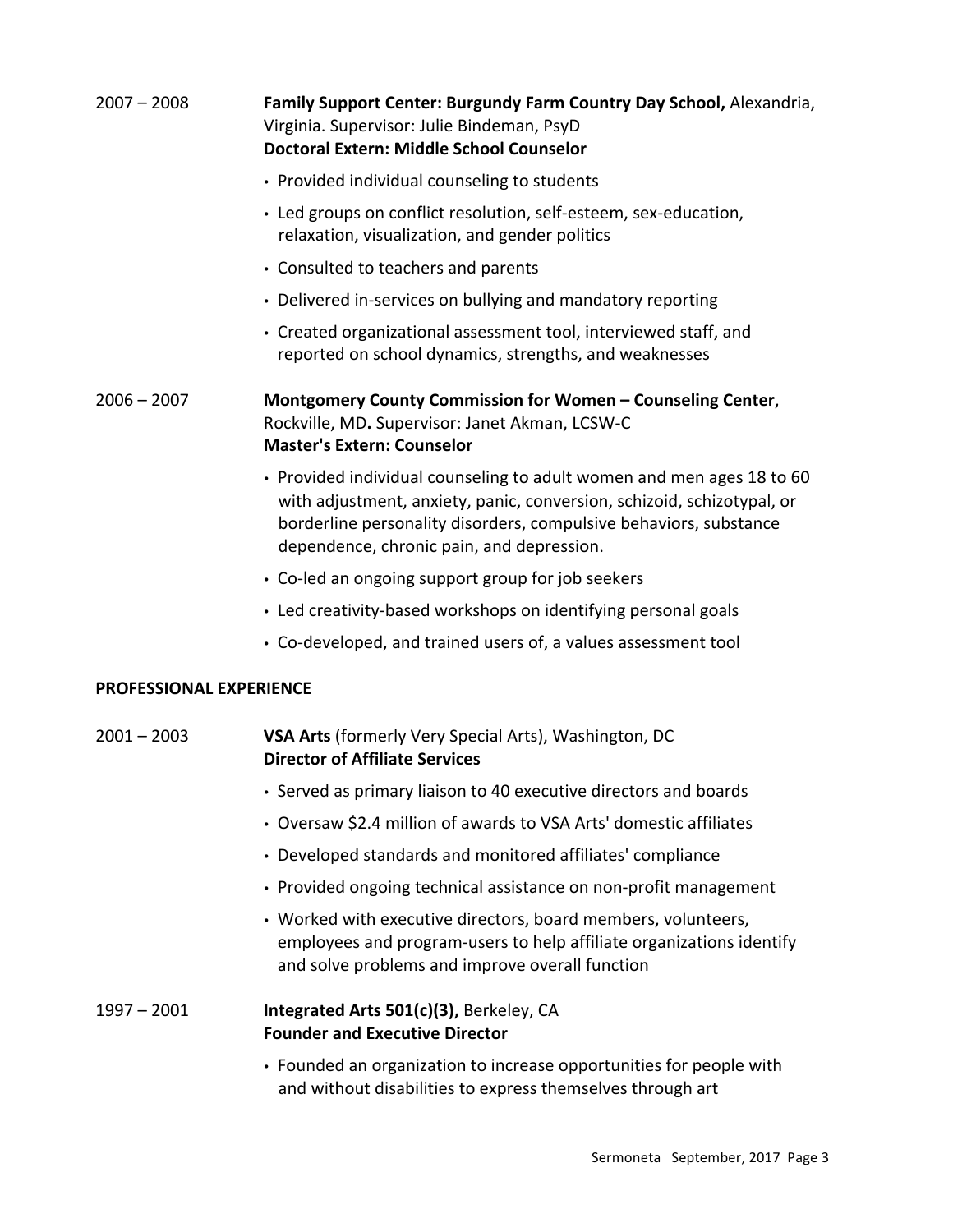|             | • Recruited Board of Directors, incorporated, fundraised, led community<br>meetings, collaborated, supervised staff and volunteers                                                              |
|-------------|-------------------------------------------------------------------------------------------------------------------------------------------------------------------------------------------------|
|             | • Involved clients with physical, cognitive, and emotional disabilities in<br>the development and leadership of expressive art projects designed to<br>offer opportunities to voice experiences |
| 1996 - 1998 | Client Choice Project, Center for Independent Living, Berkeley, CA<br><b>Project Coordinator</b>                                                                                                |
|             | • Interviewed people with physical, cognitive and emotional disabilities<br>on career and personal attendant issues; matched them to attendants                                                 |
| 1994 – 1996 | Colegio Nueva Granada, Bogotá, Colombia, South America<br><b>High School Ethics Teacher</b>                                                                                                     |
|             | • Developed curriculum to teach new 9-12 <sup>th</sup> grade ethics classes                                                                                                                     |
|             | • Developed curriculum to teach two new film electives on critical                                                                                                                              |

## **PROFESSIONAL PUBLICATIONS AND PRESENTATIONS**

perception of violence in film

| 2017       | "Mirroring the Body," Voices, The Journal of the American Academy of<br>Psychotherapists, June, 2017.                                                                                                                                                                           |
|------------|---------------------------------------------------------------------------------------------------------------------------------------------------------------------------------------------------------------------------------------------------------------------------------|
| 2017       | <b>Invited Speaker: Fostering Grit</b><br>Fusion Academy, DC                                                                                                                                                                                                                    |
| 2016-2017  | <b>Steering Committee Member and Group Leader: Embodying the</b><br>Unspoken Self: Attachment, Trauma, Neurobiology and the Body<br>Institute of Contemporary Psychotherapy and Psychoanalysis, DC                                                                              |
| 2016, 2014 | An Introduction to ICP+P: Self and Relational Practice and Community,<br>with Janna Sandmeyer, PhD<br>The Mid-Atlantic Internship Consortium, American School of Professional<br>Psychology, Argosy DC                                                                          |
| 2012-2013  | <b>Monthly Workshop Leader: Preparing for Parenthood</b><br>Women OB/GYN, DC                                                                                                                                                                                                    |
| 2012       | <b>Invited Speaker: Mental Health/Behavioral Health in Primary Care</b><br>American School of Professional Psychology, Argosy DC                                                                                                                                                |
| 2012       | Jen Sermoneta, PsyD, George Stricker, PhD, and Marina Eovaldi, PhD.<br>The Sermoneta Checklists of Mother-Infant Well-Being (SC-MIRS):<br>The Case of Flora and Her Infant. Society for the Exploration of<br>Psychotherapy Integration, Annual Conference, Evanston, Illinois. |
| 2012       | <b>Workshop Leader: Using Collage for Goal-Setting</b><br>Acorn Hill School, MD                                                                                                                                                                                                 |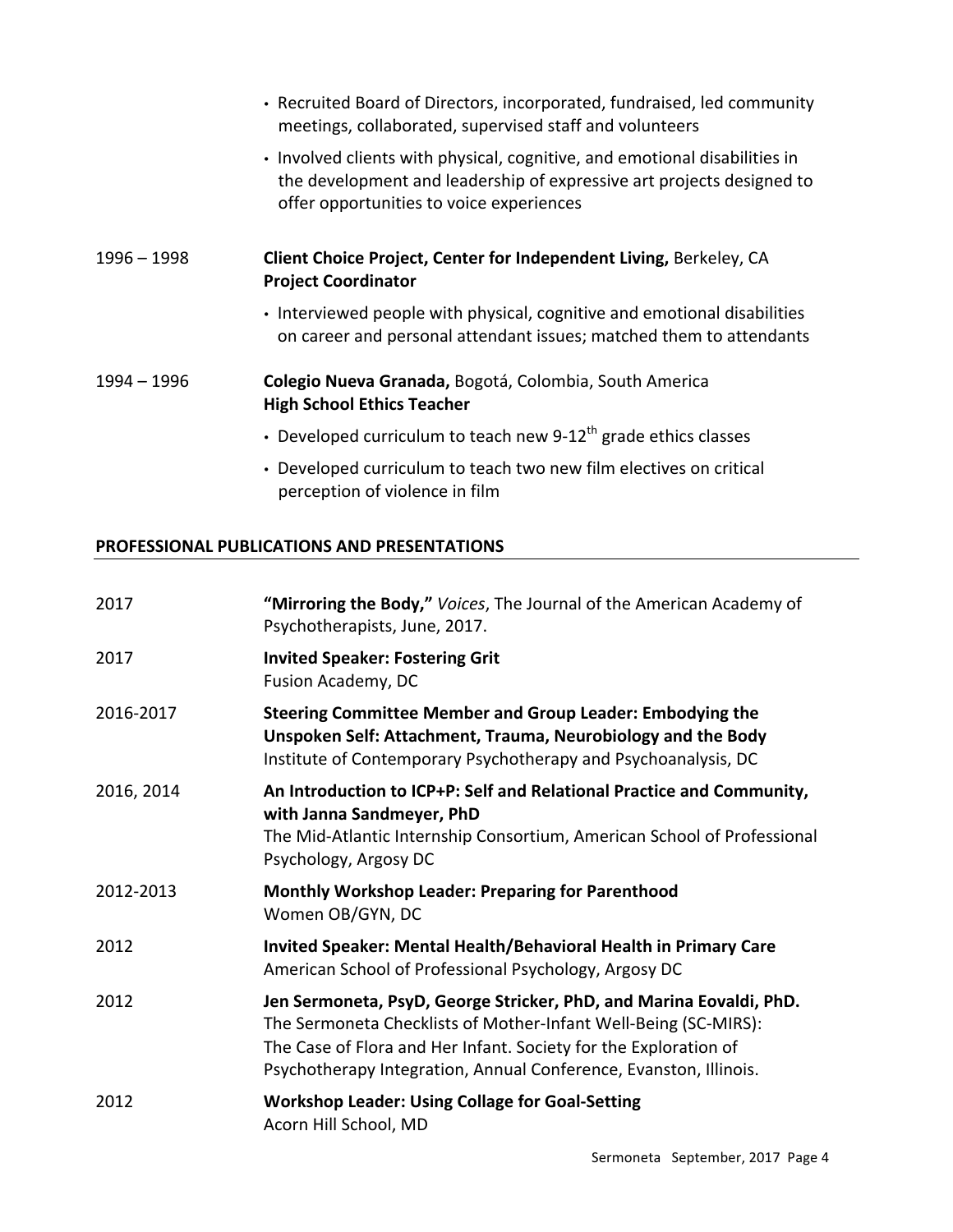| 2012       | <b>Trainer: Perinatal Assessment and Referral</b><br>Health and Human Services, Up-County Visiting Nurses, MD                                                                                                                                                                    |
|------------|----------------------------------------------------------------------------------------------------------------------------------------------------------------------------------------------------------------------------------------------------------------------------------|
| 2012       | <b>Presenter: Community Cares, Primary Care/Behavioral Health</b><br>Integration<br>Child Center and Adult Services, MD                                                                                                                                                          |
| 2012       | <b>Presenter: Community Program Conference</b><br>Community Clinic Inc., Women, Infants, and Children (WIC) Program, MD                                                                                                                                                          |
| 2012       | First Author, with George Stricker, PhD, 2012. Integrating concerns of<br>mothers and infants: The Sermoneta Checklists of Mother-Infant Risks and<br>Strengths (SC-MIRS). Psychotherapy Bulletin, Vol. 47, 1, pp 6-10.                                                          |
| 2012       | <b>Trainer: Reflective Listening</b><br>Mobile Medical Care, Inc., MD                                                                                                                                                                                                            |
| 2011       | Invited Speaker: Mental Health/Behavioral Health in Primary Care<br>American School of Professional Psychology, Argosy DC                                                                                                                                                        |
| 2011       | <b>Trainer: Perinatal Depression and Anxiety</b><br>Healthy Families Montgomery, MD                                                                                                                                                                                              |
| 2011       | <b>Trainer: Identifying and Responding to Perinatal Problems</b><br>African American Health Project, MD                                                                                                                                                                          |
| 2011       | Carol Goodheart, EdD, George Stricker, PhD, Gayle Norbury, PhD, Sally<br>Nazari, MSW, MA, and Jen Sermoneta, MA. Psychotherapy Outcome<br>Measurement and the Future of Psychology Practice. American School of<br>Professional Psychology at Argosy University, Washington, DC. |
| 2009       | Alan Nathan, PsyD and Jen Sermoneta, MA. Management and Use of<br>Countertransference in Clinical Supervision: A Relational Psychodynamic<br>Perspective. Maryland Psychological Association Annual Convention,<br>Annapolis, Maryland.                                          |
| 2009       | Alan Nathan, PsyD and Jen Sermoneta, MA. Management of Loving<br>Countertransference in the Psychotherapy Relationship. Mid-Atlantic<br>Internship Colloquium, Argosy University, Arlington, Virginia.                                                                           |
| 2008       | Presenter: Bullying, A Parents' Workshop<br>Burgundy Farm Country Day School, Alexandria, VA                                                                                                                                                                                     |
| 2008       | <b>Presenter: Mandatory Reporting in School</b><br>Burgundy Farm Country Day School, Alexandria, VA                                                                                                                                                                              |
| 2007, 2008 | <b>Workshop Leader: Envisioning Your Ideal Self through Creativity</b><br>The Montgomery County Commission for Women, Rockville, MD                                                                                                                                              |
| 2007       | <b>Co-Developer and Presenter: The Values Checklist</b><br>The Montgomery County Commission for Women, Rockville, MD                                                                                                                                                             |
| 2000       | <b>Panelist: Art &amp; Culture: The Politics of Self Expression</b><br>In-Home Support Service Conference, San Francisco, CA                                                                                                                                                     |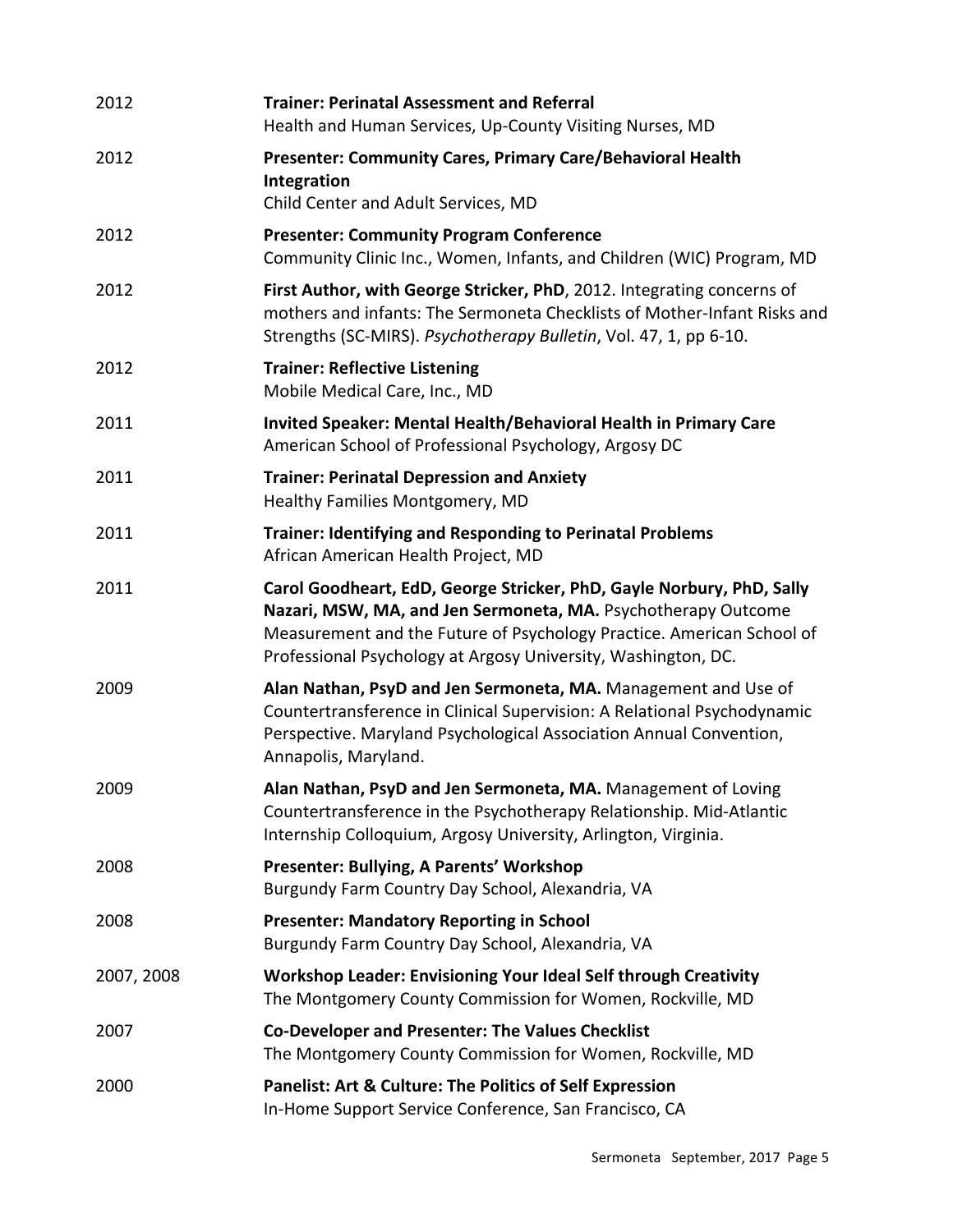| 2000 | <b>Panelist: From Insight to Innovation: Art &amp; Accessibility</b><br>Western Arts Federation/NEA Conference, Oakland, CA |
|------|-----------------------------------------------------------------------------------------------------------------------------|
| 2000 | <b>Panelist: How to Work with Volunteer Consultants</b><br>Business Volunteers for the Arts, San Francisco, CA              |
| 1999 | <b>Invited Speaker: Identifying and Affecting Social Problems</b><br>Hunter College High School, New York, NY               |
| 1999 | Invited Speaker: Incorporating and Founding a 501(c)3<br>San Francisco Bar Association Volunteer Lawyers, San Francisco, CA |

## **RESEARCH EXPERIENCE**

| $2009 - 2011$ | <b>Clinical Research Project:</b><br>The Sermoneta Checklists of Mother-Infant Risks and Strengths (SC-MIRS):<br>A Tool for Considering the Well-Being of the Dyad<br>Chair: George Stricker, PhD, Member: Alan Nathan, PsyD |
|---------------|------------------------------------------------------------------------------------------------------------------------------------------------------------------------------------------------------------------------------|
| $2006 - 2007$ | <b>Master's Thesis:</b><br>Creativity in the Therapeutic Relationship<br>Advisor: Dee Preston-Dillon, PsyD                                                                                                                   |
| $1989 - 1990$ | <b>University of Chicago</b><br>Laboratory of Starkey Duncan, PhD, Chicago, IL<br>Research Assistant: Study on pre-verbal child-parent communication                                                                         |
| $1987 - 1988$ | <b>Hunter College</b><br>Laboratory of Gerald Turkewitz, PhD, New York, NY<br>Research Assistant: Study on hemispheric specialization in the brain                                                                           |

## **RELATED PROFESSIONAL EXPERIENCE**

| Associate Director, Executive Committee Board Member (Three years as<br>AD for Programs, now AD for Outreach)<br>Institute of Contemporary Psychotherapy and Psychoanalysis, DC |
|---------------------------------------------------------------------------------------------------------------------------------------------------------------------------------|
| <b>Foundation Trustee</b><br>MacLeod Educational Trust, Berkeley, CA                                                                                                            |
| <b>Commissioner, by Mayoral Appointment</b><br>The Mayor's Commission on People with Disabilities, Oakland, CA                                                                  |
| <b>Founding Member</b><br>Art Shakers: Community Change through the Arts, Oakland, CA                                                                                           |
| <b>Program and Accessibility Planner</b><br>Berkeley Art Museum's Accessible Family Day, Berkeley, CA                                                                           |
| <b>Event Steering Committee Member</b><br>Celebrating the 10th Anniversary of the ADA, Oakland, CA                                                                              |
|                                                                                                                                                                                 |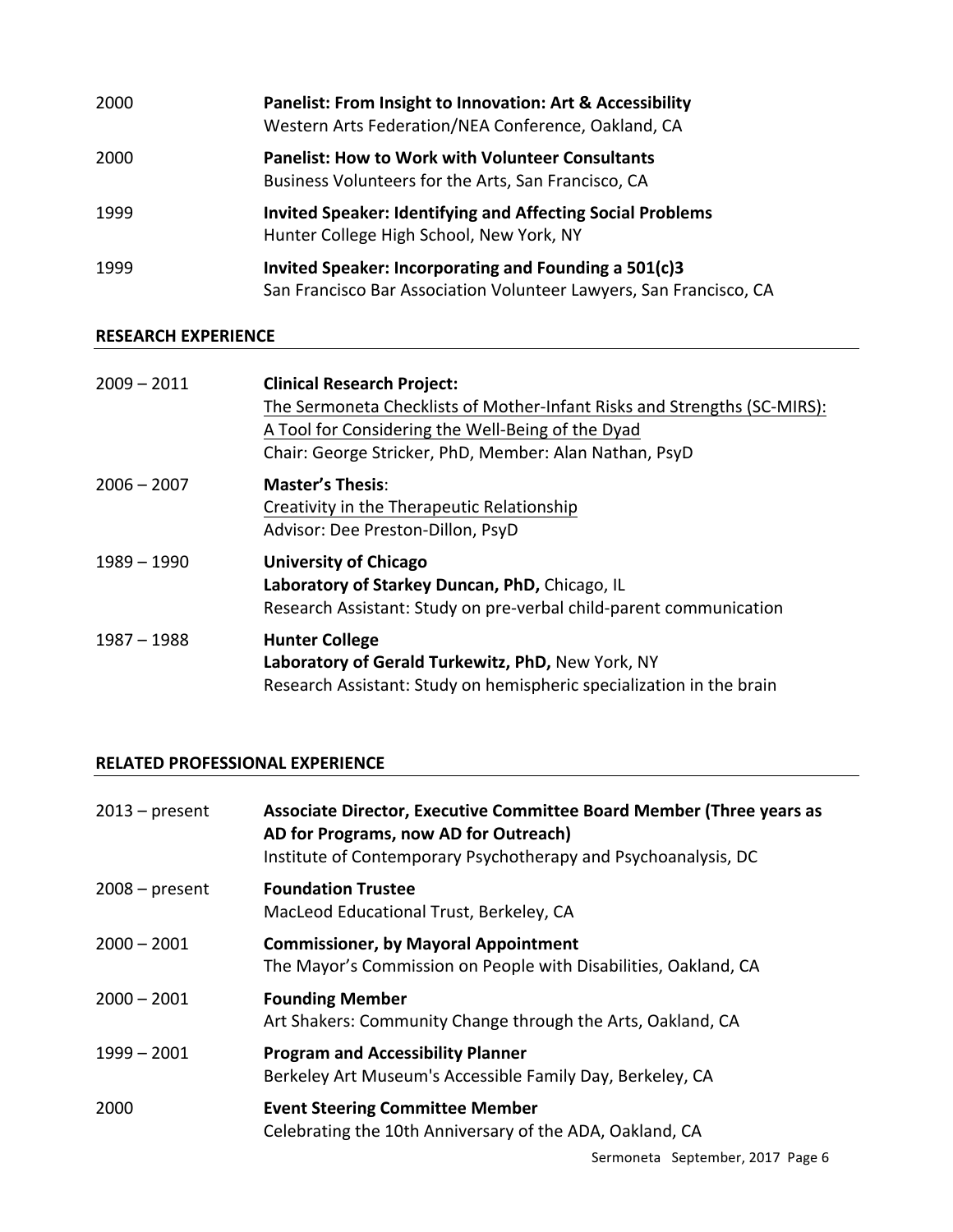1998 **Co-leader: Living with Loss** Bilingual support groups for families grieving for a child PediatriCare, Oakland, CA

## **SELECTED ADDITIONAL TRAINING**

| 2017      | Ethical Perspectives on 'Fit' and Fidelity in Clinical Practice<br>Bruce Wine Memorial Conference: Red Well Theater Company<br>Institute of Contemporary Psychotherapy and Psychoanalysis                                                                                                                                                                                                                                                                                 |
|-----------|---------------------------------------------------------------------------------------------------------------------------------------------------------------------------------------------------------------------------------------------------------------------------------------------------------------------------------------------------------------------------------------------------------------------------------------------------------------------------|
| 2016-2017 | Embodying the Unspoken Self: Attachment, Trauma, Neurobiology and<br>the Body<br>Beatrice Beebe, PhD on Infant Attachment Research, Adult Treatment<br>Stephen Porges, PhD on Polyvagal Theory<br>Kathy Steele, MN, CS on Trauma and Dissociation<br>Richard Chefetz, MD on Recognizing Dissociative Processes in Your<br>Casework: Keeping the Body in Mind<br>Ame Cutler, PhD on Integrating the Body<br>Institute of Contemporary Psychotherapy and Psychoanalysis, DC |
| 2016      | Developmental Psychotherapy Across the Lifespan: Integrating Child-<br><b>Centered Therapy Principles to Treating Adults with Dysregulation</b><br>Georgia DeGangi, PhD and Marc Nemiroff, PhD                                                                                                                                                                                                                                                                            |
| 2016      | <b>Connectedness: Intimate Moments of Therapeutic Growth</b><br>with Richard Geist, EdD<br>Institute of Contemporary Psychotherapy and Psychoanalysis                                                                                                                                                                                                                                                                                                                     |
| 2016      | <b>Beyond Betrayal: Couples Therapy After The Affair</b><br>with Barbara Shapard, MSW; Michael Wannon, PhD; Angela Snyder, PsyD;<br>Adrienne Simenhoff, MSW, PsyD; and Aaron Bourne, LCPC, NCC<br>Institute of Contemporary Psychotherapy and Psychoanalysis                                                                                                                                                                                                              |
| 2015      | Authenticity, Openness, and Spontaneity: A Contemporary Psychoanalytic<br><b>View of Adolescent Development and Treatment</b><br>with Shelley Doctors, PhD and Jackie Gotthold, PsyD.<br>Institute of Contemporary Psychotherapy and Psychoanalysis                                                                                                                                                                                                                       |
| 2015      | Where Therapists Dare to Tread: 60th Annual Institute & Conference<br>The American Academy of Psychotherapists                                                                                                                                                                                                                                                                                                                                                            |
| 2015      | In Celebration of the Inquiring Spirit and Life of Joseph D. Lichtenberg<br>Joseph Lichtenberg, MD; Sandra Hershberg, MD; and Linda Gunsberg, PhD<br>Institute of Contemporary Psychotherapy and Psychoanalysis                                                                                                                                                                                                                                                           |
| 2015      | The Many Faces of Eros: Countertransference Revelations<br>Andrea Celenza, PhD<br>Institute of Contemporary Psychotherapy and Psychoanalysis                                                                                                                                                                                                                                                                                                                              |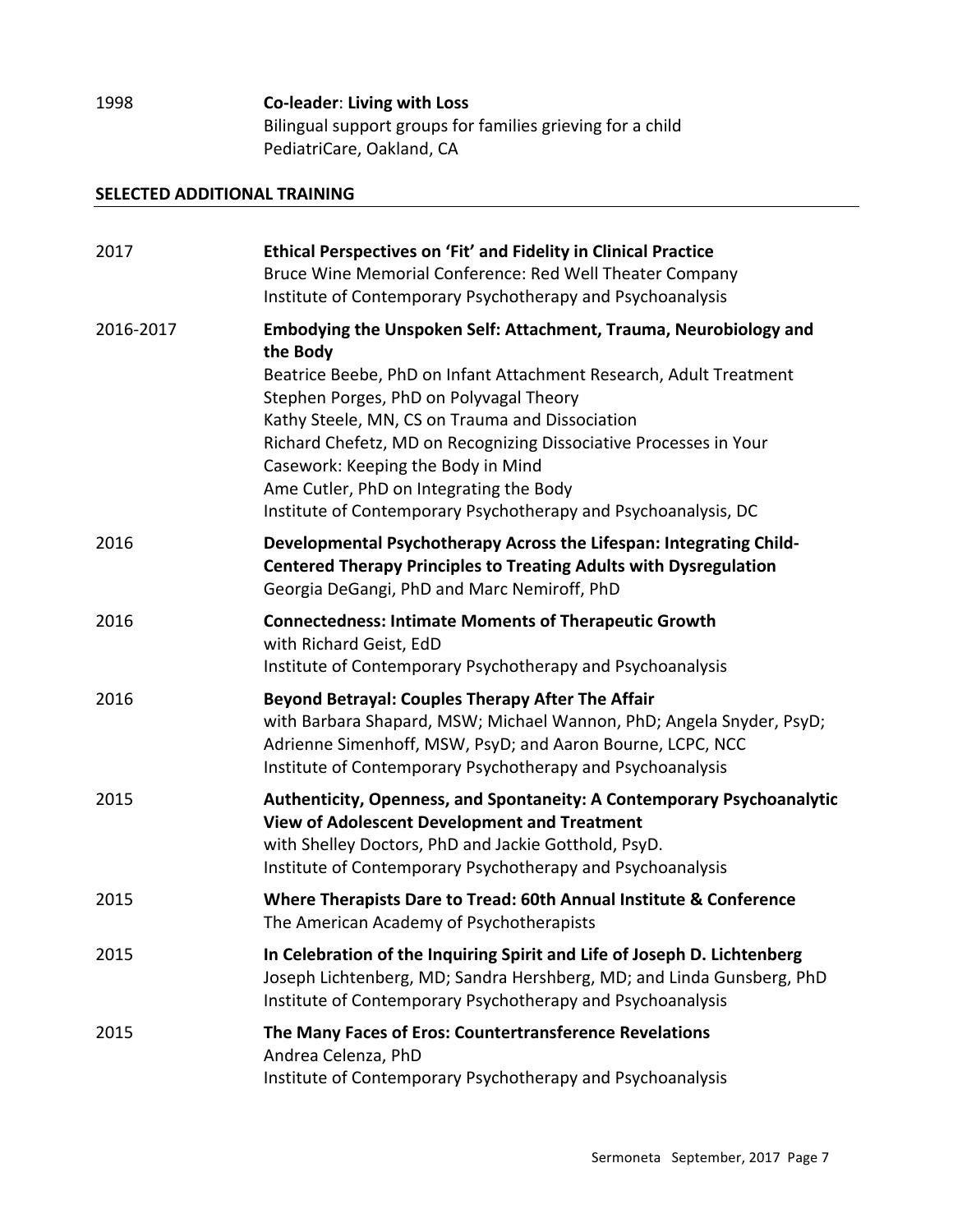| 2015 | Expanding Self and Relational Capacities: Psychoanalysis as a Developmental<br><b>Process</b><br>Monica Callahan, PhD, Sandra Hershberg, MD, Marie Hellinger, LICSW, and<br>Elizabeth Carr, APRN, MSN, BC<br>Institute of Contemporary Psychotherapy and Psychoanalysis |
|------|-------------------------------------------------------------------------------------------------------------------------------------------------------------------------------------------------------------------------------------------------------------------------|
| 2014 | A play reading and discussion of The Great God Pan<br>Bruce Wine Memorial Conference: Christine Courtois, PhD and The<br><b>RedWell Theater Group</b><br>Institute of Contemporary Psychotherapy and Psychoanalysis                                                     |
| 2014 | <b>Working with Sex Addiction</b><br>Ira Abrams, PhD<br><b>Elements Behavioral Health</b>                                                                                                                                                                               |
| 2014 | <b>Managing Risk in Clinical Practice</b><br>Russell Palarea, PhD, Karen Eberwein, PsyD, and Eric Shaw, PhD<br>Institute of Contemporary Psychotherapy and Psychoanalysis                                                                                               |
| 2014 | A Relational Psychoanalytic Approach to Couples Psychotherapy Philip<br>Ringstrom PhD, PsyD<br>Institute of Contemporary Psychotherapy and Psychoanalysis                                                                                                               |
| 2013 | How We Make a Difference in Patients' Lives<br>Sandra Buechler, PhD<br>Institute of Contemporary Psychotherapy and Psychoanalysis                                                                                                                                       |
| 2013 | A Developmentalist Perspective on the First Year of Life and Applications<br>to Therapy<br>Joseph Lichtenberg, MD<br>Institute of Contemporary Psychotherapy and Psychoanalysis                                                                                         |
| 2013 | The Use of Play Therapy with Abused/Traumatized Children<br>Eliana Gil, PhD<br><b>Child Center and Adult Services</b>                                                                                                                                                   |
| 2013 | <b>Emotion Focused Couple Therapy &amp; Addictions: A Bi-directional</b><br>Relationship<br>Kathryn Rheem, EdD, LMFT<br><b>Kolmac Clinic</b>                                                                                                                            |
| 2013 | Psychotherapy Contextualized: Culture, Reality, Self and Other<br>Kimberlyn Leary, PhD and Pratyusha Tummala-Narra, PhD<br>Institute of Contemporary Psychotherapy and Psychoanalysis                                                                                   |
| 2013 | Calming Down and Cooling Off: Helping Children Learn To Regulate<br>Judith Glasser, PhD<br>Kolmac Clinic                                                                                                                                                                |
| 2013 | <b>Fundamentals of Interpersonal Psychotherapy (IPT)</b><br>Scott Stuart, MD<br>Iowa Depression and Clinical Research Center, University of Iowa                                                                                                                        |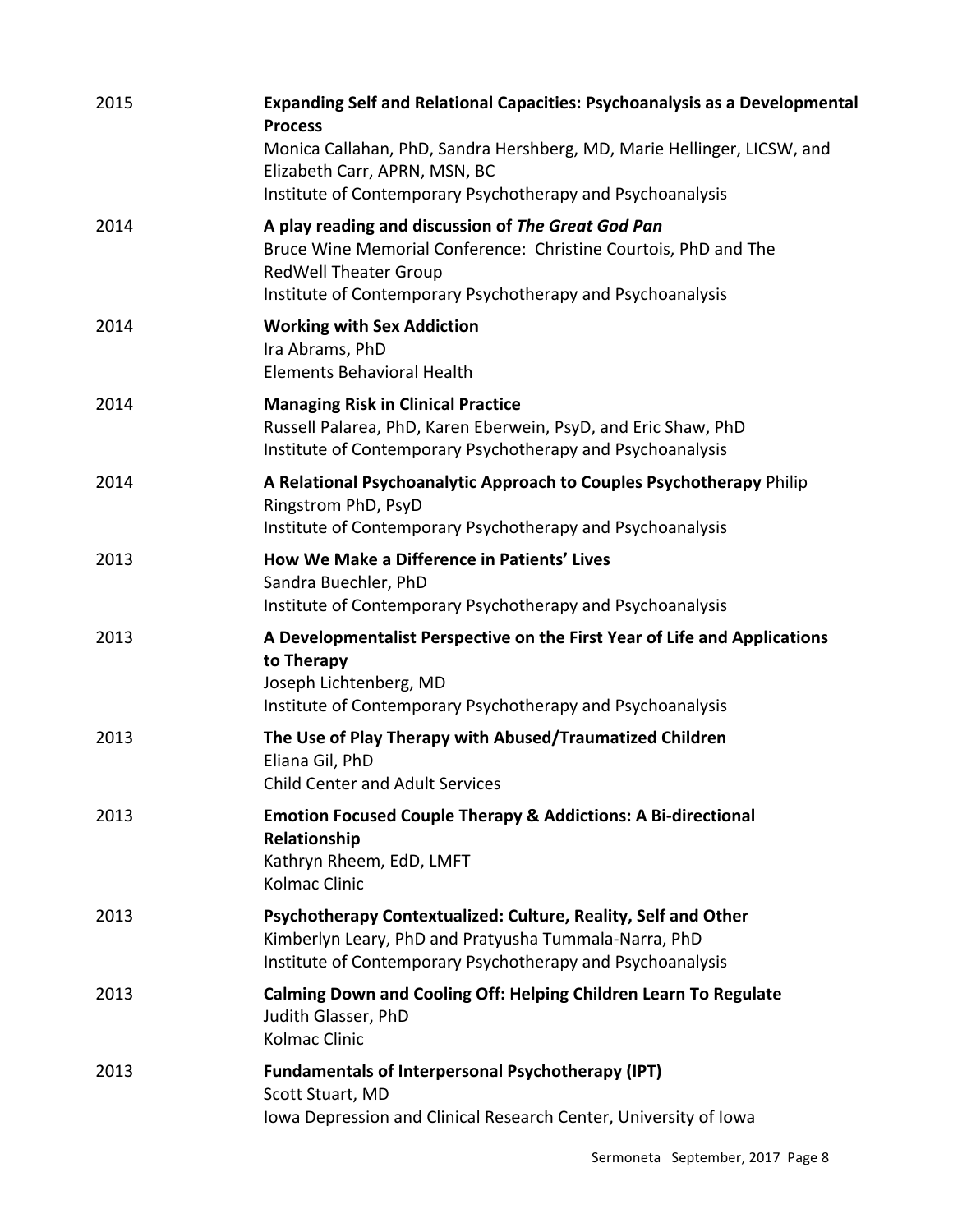| 2012 | Delivering SBIRT: A "How To" Training on Screening, Brief Intervention,<br>and Referral to Treatment<br>Carlo DiClementi, PhD<br><b>SAMHSA</b>                                                                       |
|------|----------------------------------------------------------------------------------------------------------------------------------------------------------------------------------------------------------------------|
| 2012 | Society for the Exploration of Psychotherapy Integration<br>Diana Fosha, PhD; Luis Castonguay, PhD; Leslie Greenberg, PhD; William<br>Pinsof, PhD; Stephen Porges, PhD and others: Annual Conference<br>Evanston, IL |
| 2012 | <b>Chronic Pain in Primary Care</b><br>Karl Haake, MD, Richard Lillard, PsyD, and Katherine Freidebach, MD<br>SAMHSA-HRSA Center for Integrated Health Solutions, Webinar                                            |
| 2012 | <b>Prolonged Exposure for PTSD</b><br>Paula Dominici, PhD<br><b>Bethesda Naval Hospital</b>                                                                                                                          |
| 2012 | <b>Attachment and Developmental Psychopathology</b><br>Alan Srouf, PhD, Mauricio Cortina, MD, and June Srouf,<br>Washington School of Psychiatry                                                                     |
| 2012 | <b>Prenatal and Postpartum Mood Disorders</b><br>Nancy Ebb, JD, LCSW-C and Barbara Byers, MD, MPH<br><b>Child Center and Adult Services</b>                                                                          |
| 2011 | <b>Ethics, Culture, and Acculturation</b><br>Sabrina Carrie Crawford, PsyD<br><b>Child Center and Adult Services</b>                                                                                                 |
| 2011 | After the Affair: From Trauma to Reconnection<br>Janis Abrahms Spring, PhD<br>Institute of Contemporary Psychotherapy and Psychoanalysis                                                                             |
| 2011 | The Growth of the Individual: A View Through the Empathic Lens<br>(Empathy in Parent-Child and Therapist-Patient Relationships)<br>Frank Lachmann, PhD<br>Institute for Contemporary Psychotherapy & Psychoanalysis  |
| 2011 | <b>Couples Therapy in Three Stages</b><br>Steven Stein, LCPC<br><b>Child Center and Adult Services</b>                                                                                                               |
| 2011 | <b>Working with High Conflict Couples</b><br>Linda Grey, MSN<br><b>Child Center and Adult Services</b>                                                                                                               |
| 2011 | Affirmative Psychotherapy with LGBT Adults, Couples and Families<br>Julie Eastin, PhD<br><b>Child Center and Adult Service</b>                                                                                       |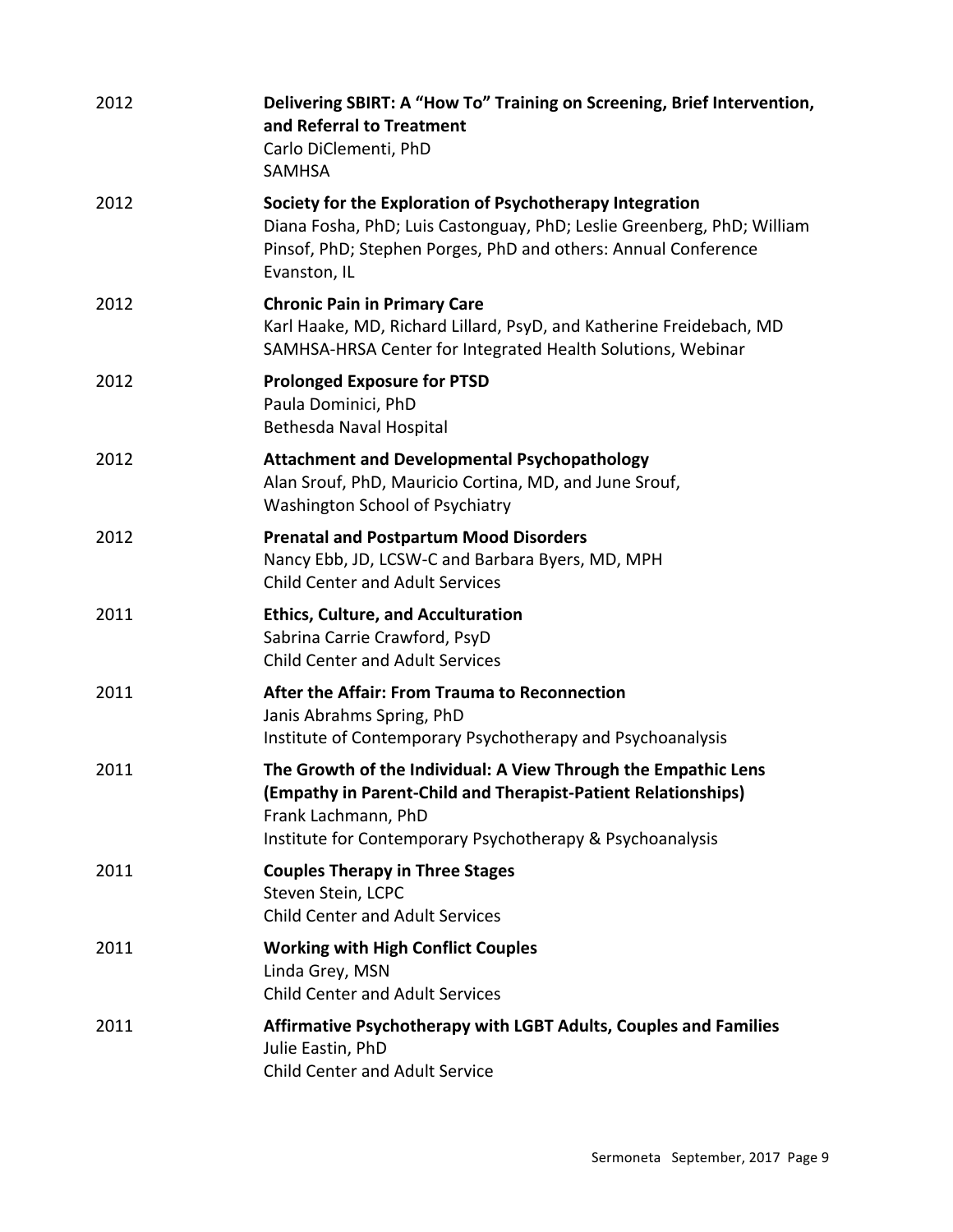| <b>Working with Trauma</b><br>Chanda Graves, PhD and Yeshashwerk Kibbour, PhD<br><b>Howard University</b>                                       |
|-------------------------------------------------------------------------------------------------------------------------------------------------|
| <b>Play Therapy</b><br>Sonia Hinds<br>Psychiatric Institute of Washington                                                                       |
| <b>Ethics and Spirituality</b><br>Michael Sheridan, PhD and Cathleen Gray, PhD<br><b>Child Center and Adult Services</b>                        |
| <b>Therapy with Newly Arrived Africans</b><br>Joshua Okundaye, PhD<br><b>Child Center and Adult Services</b>                                    |
| <b>Emotionally Focused Therapy</b><br>Doug Tilley, LCSW-C<br><b>Child Center and Adult Services</b>                                             |
| The Nuts and Bolts of Primary Care Psychology<br>Patrick Smith, PhD, Linda Berg-Cross, PhD, and Adele S. Rabin, PhD<br><b>National Register</b> |
| <b>Working with Latino Families</b><br>Maria Falconier, PhD<br><b>Child Center and Adult Services</b>                                           |
| <b>Endocrinology and Postpartum Depression</b><br>Pedro Martinez, MD<br>Child Center and Adult Services & NIMH                                  |
| <b>Bowen Theory's Unique View of Marriage</b><br>Kathleen B. Kerr, MA<br>Montgomery County Commission for Women                                 |
| Sandplay<br>Dee Preston Dillon, PsyD<br>Cultureplay                                                                                             |
| The Leadership Training Institute<br>Peter Drucker<br>The Drucker Institute                                                                     |
| <b>Ways of Seeing/Ways of Making</b><br>ArtTrek                                                                                                 |
| Film for High School Teachers of Film, Summerlong Course<br>New York University, Tisch School of Film                                           |
|                                                                                                                                                 |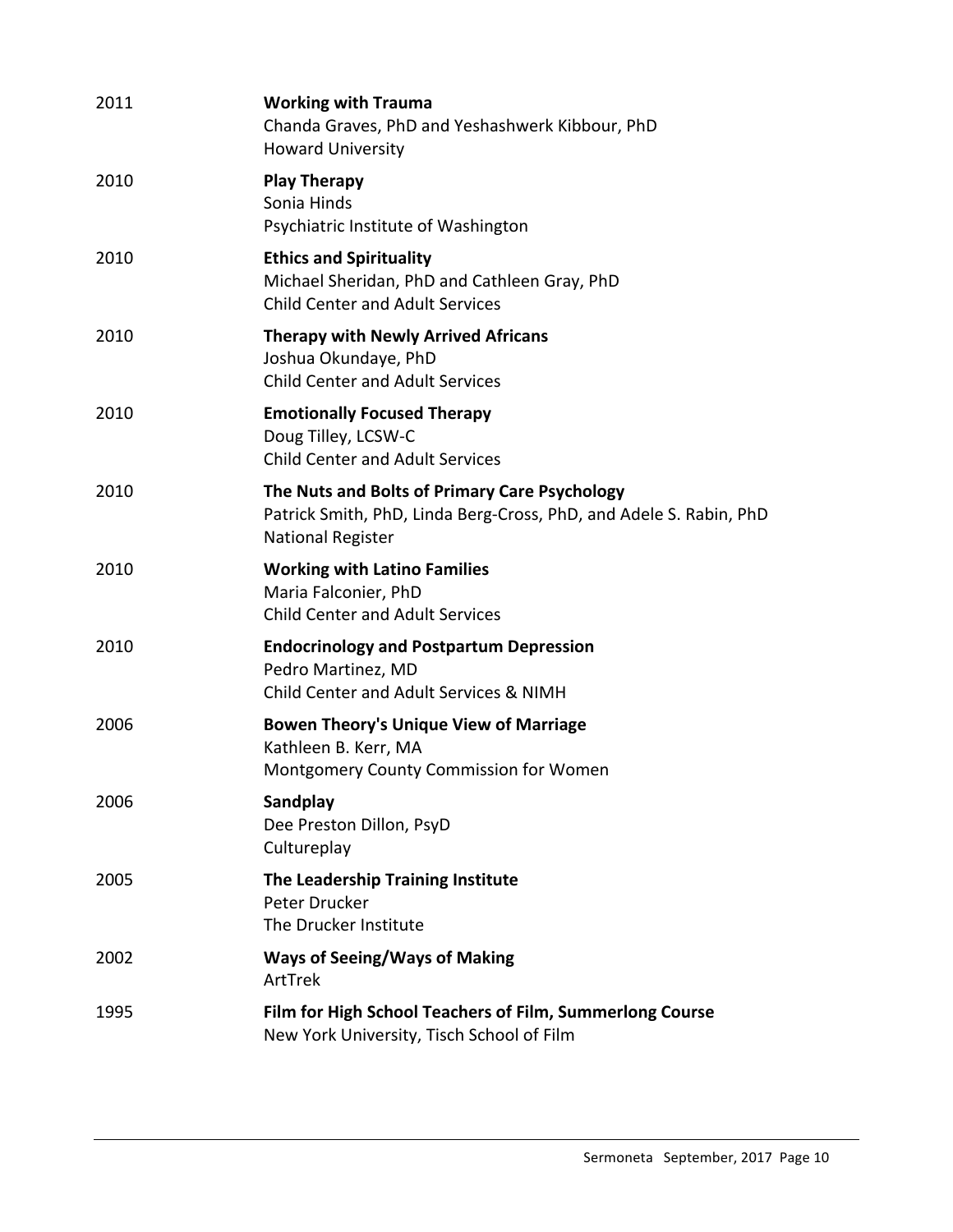## **AWARDS AND HONORS**

| 2015          | <b>Scholars Group Member</b><br>American Academy of Psychotherapists                                                                                                                                                                                            |
|---------------|-----------------------------------------------------------------------------------------------------------------------------------------------------------------------------------------------------------------------------------------------------------------|
| 2011          | <b>Graduate Speaker: Commencement Ceremony</b><br>American School of Professional Psychology, Argosy DC                                                                                                                                                         |
| 2009          | <b>Clinical Competency Exam (Comprehensive Exams)</b><br>Passed with Distinction                                                                                                                                                                                |
| 2001          | <b>Oakland Mayor's Commission on Persons with Disabilities</b><br>Certificate of Recognition "For outstanding service to the community, the<br>City of Oakland, and the goal of ensuring equal access and social<br>opportunity for persons with disabilities." |
| 2000          | <b>California State Legislature</b><br>Certificate of Honor "For excellence in work on disability civil rights and<br>integration."                                                                                                                             |
| $1997 - 2001$ | <b>Berkeley Art Museum + Pacific Film Archive</b><br>Appointed Member, Community Advisory Committee; Elected Co-Chair,<br><b>Arts and Disabilities Committee</b>                                                                                                |

## **PROFESSIONAL MEMBERSHIPS**

| $2016$ – Present | <b>Study Group on Psychodynamic Readings of Literary Fiction</b>                                 |
|------------------|--------------------------------------------------------------------------------------------------|
| $2011 -$ Present | <b>American Psychological Association</b>                                                        |
| $2011 -$ Present | Division of Health Psychology, Division 38 of the American Psychological<br><b>Association</b>   |
| $2011 - 2013$    | Division of Clinical Psychology, Division 12 of the American Psychological<br><b>Association</b> |
| $2011 -$ Present | Institute of Contemporary Psychotherapy and Psychoanalysis                                       |
| $2011 - 2012$    | Society for the Exploration of Psychotherapy Integration                                         |
| $2011 - 2013$    | Relational Supervision Group, Roger Segalla, Jr., PhD                                            |
| $2006 -$ Present | <b>American Psychological Association</b>                                                        |
| $2005 - 2007$    | <b>Psychodynamic Interest Group</b>                                                              |

## **SPECIAL INTERESTS & SKILLS**

- Fluent written and spoken Spanish
- Experience providing integrated mental health services in primary care settings